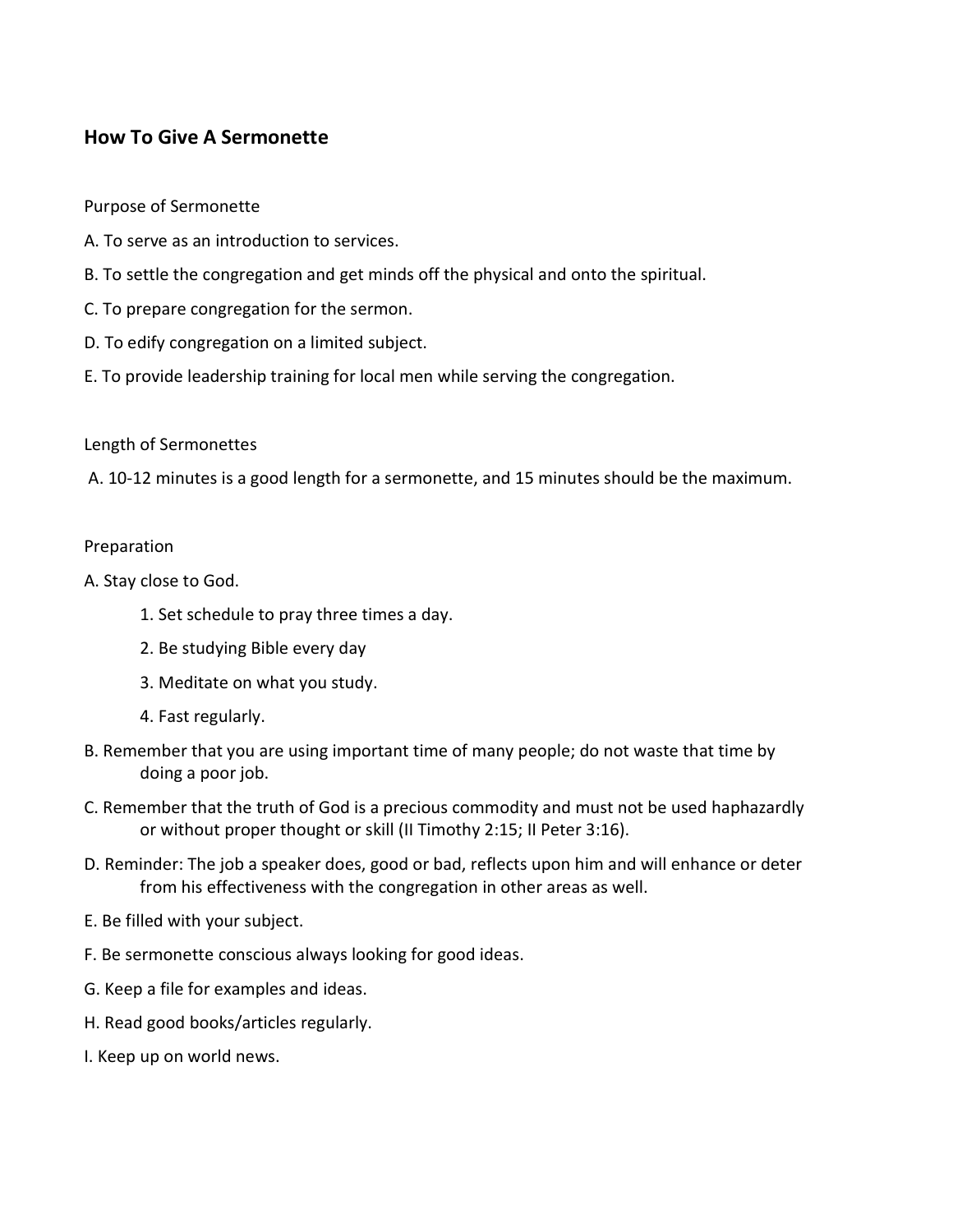J. Always keep in mind that a sermonette is not just between you and the congregation, God is present!

Selecting a Topic

- A. Giving a good sermonette takes a lot of humility. It is NOT your purpose to save the congregation in 12 minutes.
- B. Major problem with sermonettes too broad. Choose a topic that can be covered in 10-12 minutes.
- C. The best sermonettes are built from the Scriptures out, not from the ideas and opinions of our own heads!
- D. Narrow down, narrow down! Don't try to squeeze a sermon into a sermonette! A sermonette is not a little sermon; it is unique.
- E. A good rule of thumb is to use three Scriptures. Using more is an indication that the topic is too broad. Use Scriptures that best relate to your topic and tie them in. Expound and show why they are relevant.
- F. Don't pick a corrective subject. It is simply not your job to correct the congregation, regardless of how strongly you might feel about something.
- G. Don't come up with a new topic that you have not heard expounded before or one that is speculative (it may be heresy!).
- H. Don't pick a sensitive or controversial subject or one that might offend people. To do so is, again, a sign of a lack of humility!
- I. Try to choose a sermonette topic from one of the following categories.
	- 1. Difficult scripture explanation. Here are some examples:

a. I Timothy 4:4 Does this justify eating unclean meats?

- b. Luke 17:21 Does this show the KOG to be something merely in the hearts of men?
	- c. Acts 10:12-13 Does this allow the eating of unclean animals?
	- d. Proverbs 26:4, 5 Do these verses contradict each other?
- 2. Instructive.
	- a. How to use Festival Tithe.
	- b. How to take good notes in services.
	- c. How to listen effectively.
- 3. Expound a parable or proverb.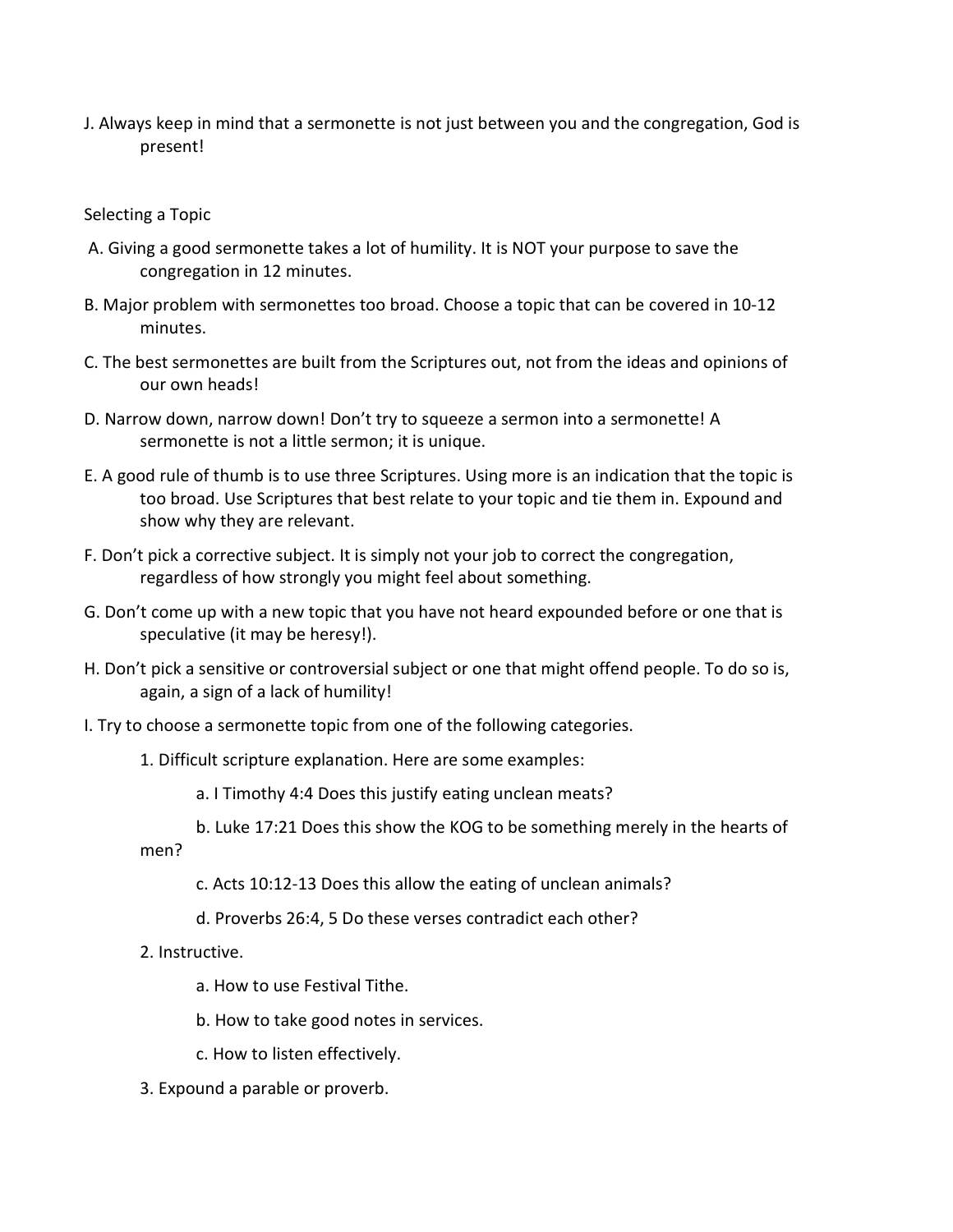4. Exhortative give encouragement to apply some principle, or to correct a minor problem. Be careful here you don't have much time, so it's easier to offend people in a short message.

- a. Be on time to services.
- b. Teach your children to rejoice on God's Sabbath.
- c. Get your prayer and study in at the Feast.
- 5. Give a variety of types of sermonettes. Don't get into a rut.

### Organization of a Sermonette

- A. SPS After deciding on a topic, write out the Specific Purpose Statement, which states the one point that you want to get across to your audience. This should be the first step in developing your subject.
- B. It's important to organize your sermonette something close to what is suggested below where you actually write down on paper the SPS, Introduction, Body (in three points, with supporting Scriptures), Conclusion, developed in the order described below.

### C. Introduction

- 1. Make sure it relates to your main point in such a way that it logically leads to the SPS.
- 2. It should grab the audiences attention and make them want to listen.
- 3. Some types of effective introductions are:
	- a. Use a short anecdote or cite a recent happening or news event.
	- b. Give some startling facts or figures.
	- c. Ask a moving question or questions.
	- d. Present a challenge.

#### D. Body

1. In a sermonette, the body should consist of only a few (1-3) points or thoughts that are part of the main point.

2. All points or thoughts should be organized in a logical manner (such as chronologically, historically or geographically) and be of the same type and of the same general weight or importance.

3. Remember that the basis of your message should be the Bible, and not outside material such as poetry, psychology, philosophy, success literature or, especially, your own pet ideas. Of course, some outside research material or supporting quotes can be proper in balance.